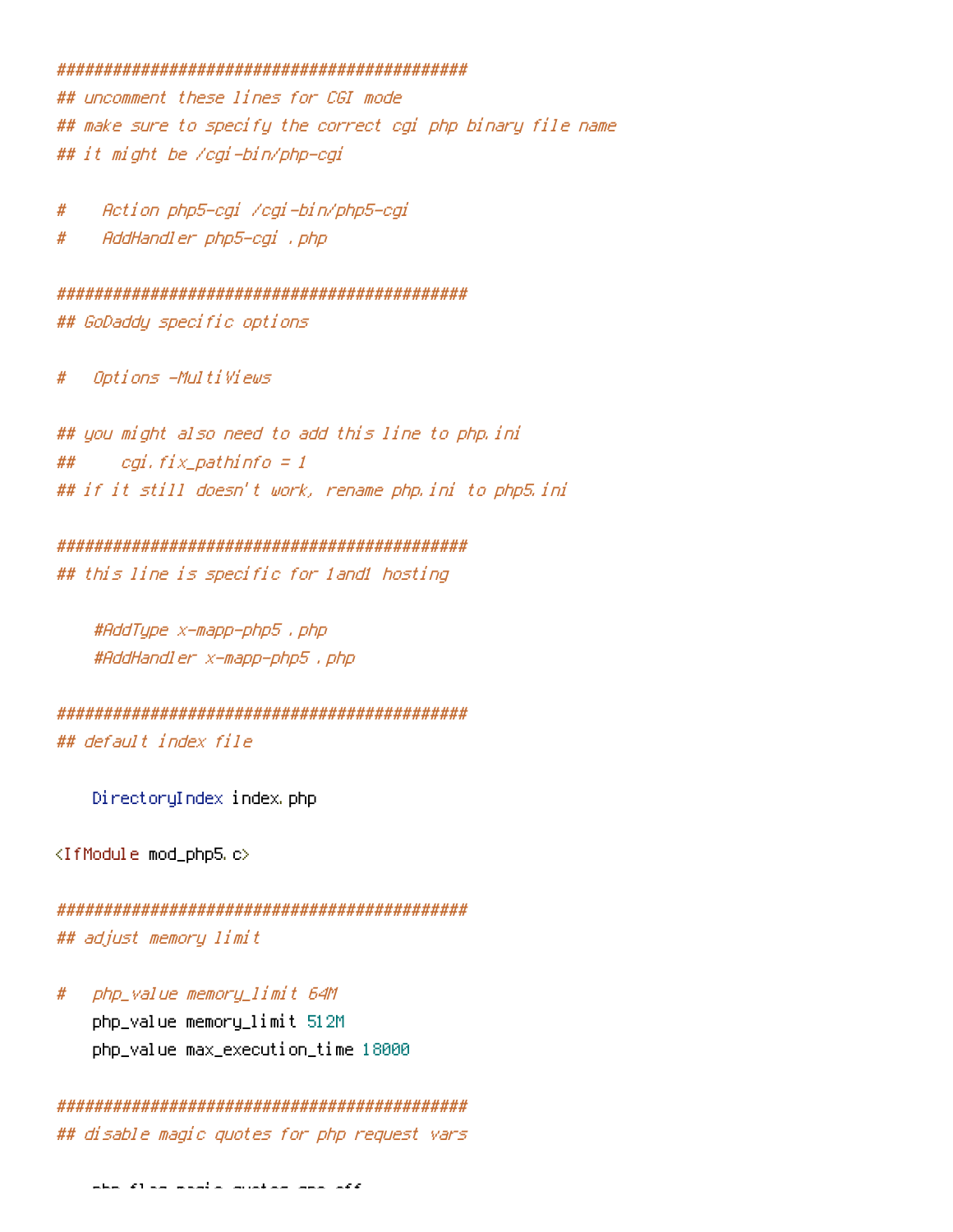pnp\_riag magic\_quotes\_gpc orr

## disable automatic session start ## before autoload was initialized

php\_flag session auto\_start off

## enable resulting html compression

#php\_flag\_zlib.output\_compression\_on

# disable user agent verification to not break multiple image upload

php\_flag suhosin session cryptua off

# turn off compatibility with PHP4 when dealing with objects

php\_flag zend ze1\_compatibility\_mode Off

</IfModule>

<IfModule mod\_security.c> # disable POST processing to not break multiple image upload

SecFilterEngine Off SecFilterScanPOST Off </IfModule>

<IfModule mod deflate.c>

```
## enable apache served files compression
## http://developer.yahoo.com/performance/rules.html#qzip
```
# Insert filter on all content ###SetOutputFilter DEFLATE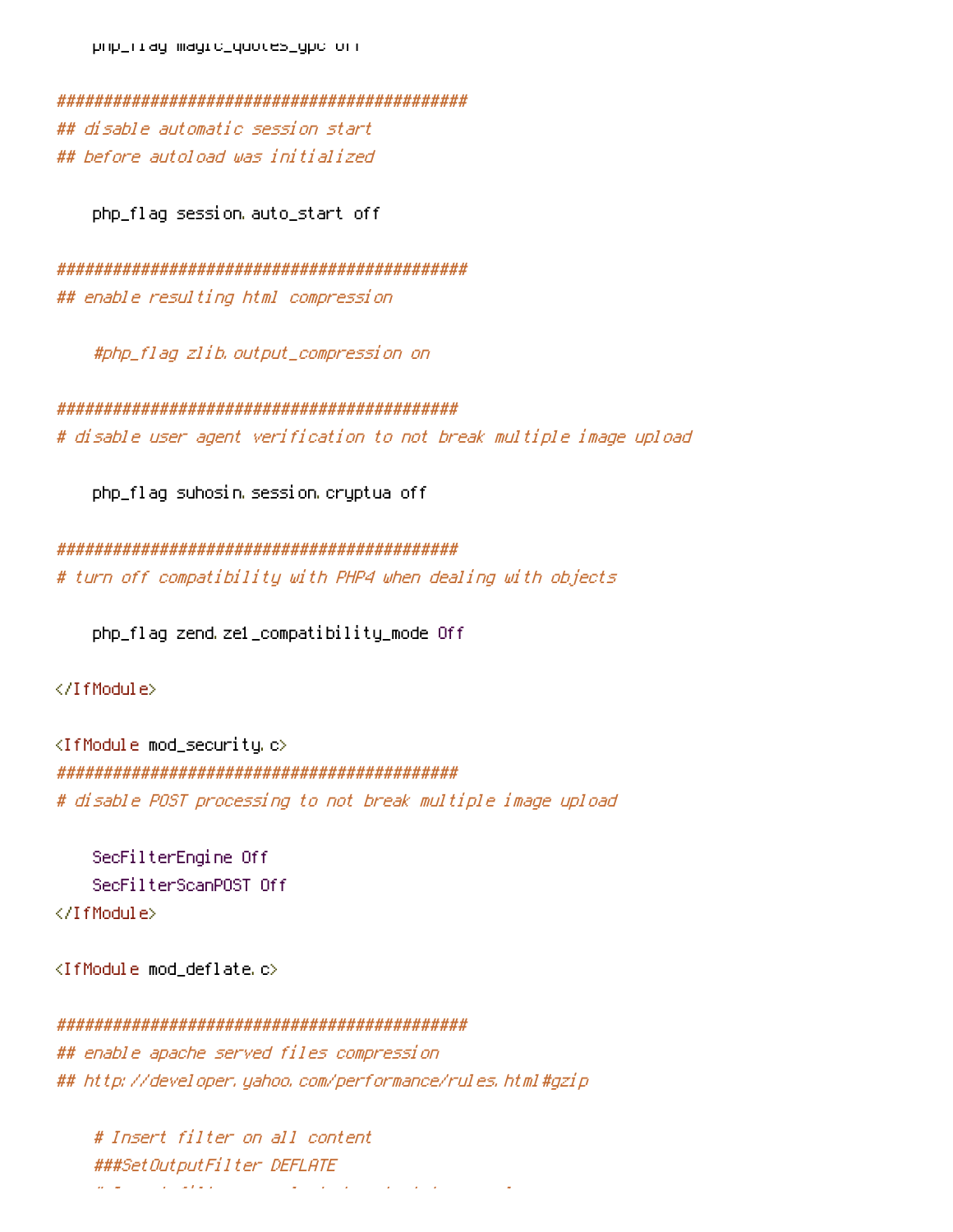# Insert filter on selected content types only #AddOutputFilterByType DEFLATE text/html text/plain text/xml text/css text/javascript

# Netscape 4.x has some problems... #BrowserMatch ^Mozilla/4 gzip-only-text/html

# Netscape 4.06-4.08 have some more problems #BrowserMatch ^Mozilla/4\.0[678] no-gzip

# MSIE masquerades as Netscape, but it is fine #BrowserMatch \bMSIE ! no-gzip ! gzip-only-text/html

# Don't compress images #SetEnvIfNoCase Request\_URI \,(?; gifl jpe?gl png)\$ no-gzip dont-vary

# Make sure proxies don't deliver the wrong content #Header append Vary User-Agent env=! dont-vary

</IfModule>

<IfModule mod\_ssl.c>

```
## make HTTPS env vars available for CGI mode
```
SSLOptions StdEnvVars

</IfModule>

<IfModule mod\_rewrite.c>

## enable rewrites

Options +FollowSymLinks RewriteEngine on

## 

## uncomment next line to enable light API calls processing

RewriteRule ^api/([a-z][0-9a-z\_]+)/?\$ api.php?type=\$1 [QSA,L] #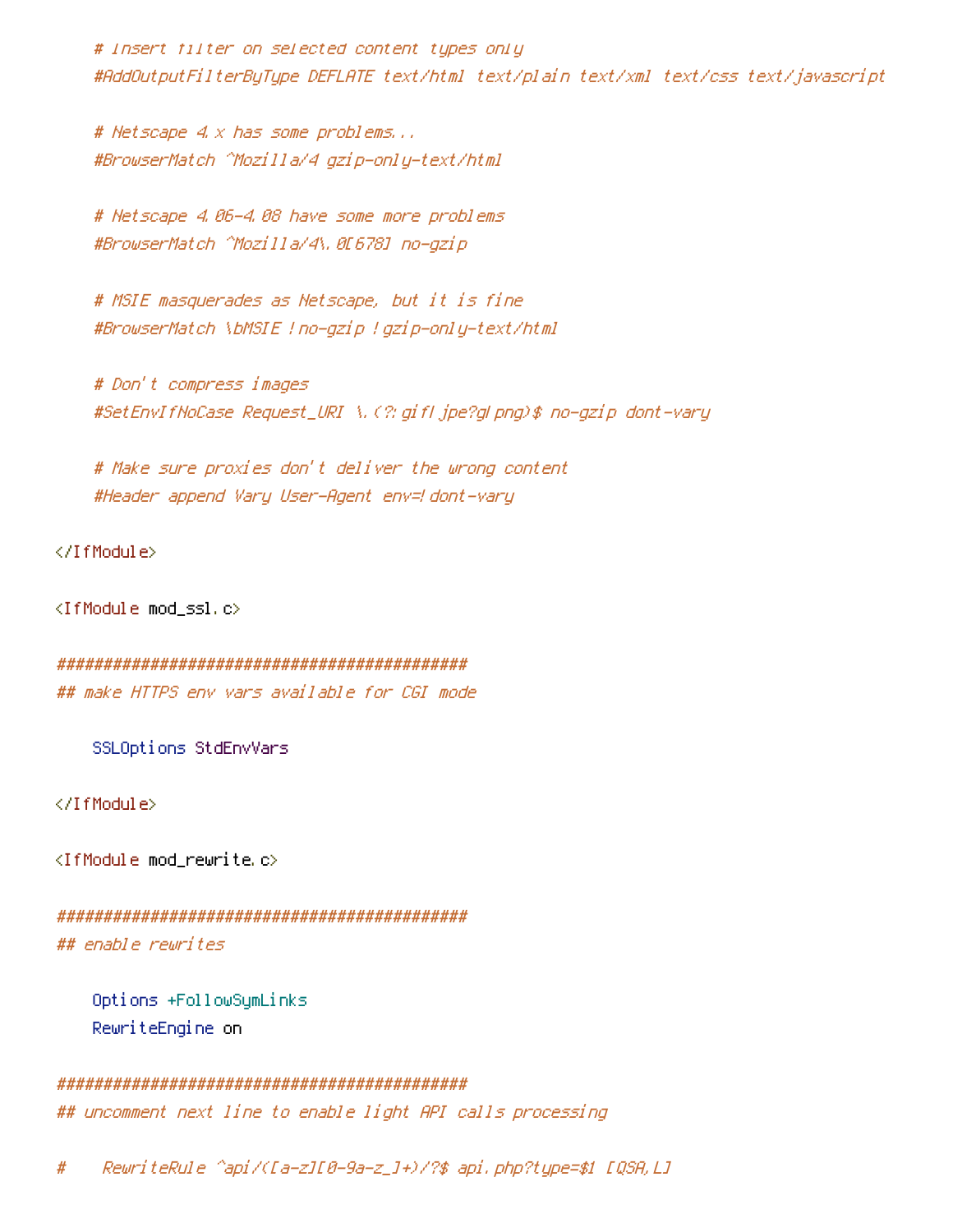#### 

## rewrite API2 calls to api.php (by now it is REST only)

# RewriteRule ^api/rest api.php?type=rest [QSA,L]

# ## workaround for HTTP authorization ## in CGI environment

RewriteRule .\* - [E=HTTP\_AUTHORIZATION:%(HTTP:Authorization}]

## TRACE and TRACK HTTP methods disabled to prevent XSS attacks

RewriteCond %(REQUEST\_METHOD) ^TRACLEK] RewriteRule .\* -  $[L, R=405]$ 

# 

## redirect for mobile user agents

#RewriteCond %(HTTP\_USER\_AGENT) "android| blackberry| ipad| iphone| ipod| iemobile| opera mobile palmos webos googlebot-mobile" [NC] #RewriteRule ^(, \*)\$ /mobiledirectoryhere/ [L, R=302]

## always send 404 on missing files in these folders

RewriteCond %(REQUEST\_URI) !^/(mediaLskinLjs)/

## never rewrite for existing files, directories and links

RewriteCond %(REQUEST FILENAME) !- f RewriteCond %(REQUEST FILENAME) !-d RewriteCond %(REQUEST FILENAME) !- 1

## rewrite everything else to index.php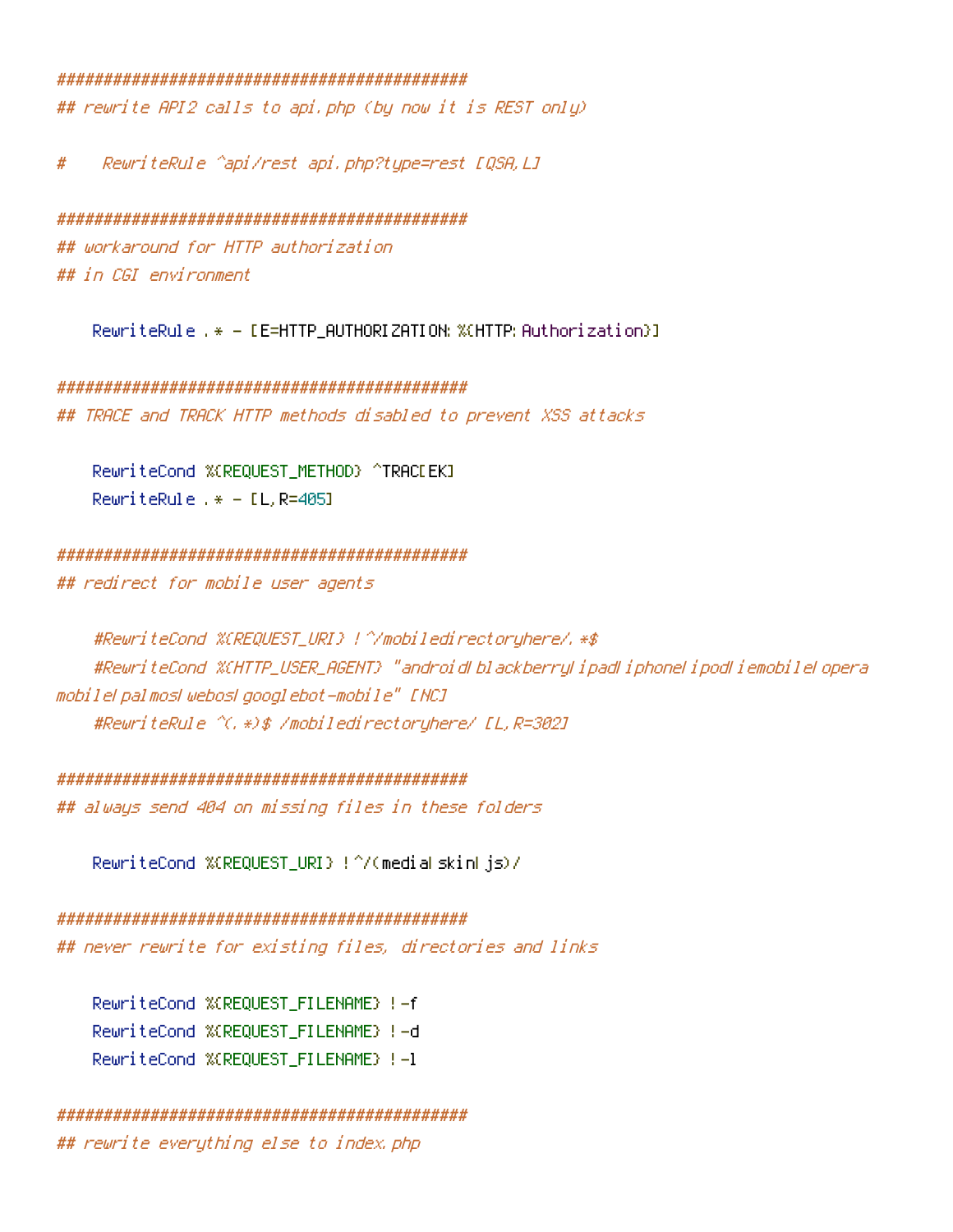RewriteRule .\* index.php [L]

</IfModule>

#### ############################################

## Prevent character encoding issues from server overrides ## If you still have problems, use the second line instead

AddDefaultCharset Off #AddDefaultCharset UTF-8

<IfModule mod\_expires.c>

############################################ ## Add default Expires header ## http://developer.yahoo.com/performance/rules.html#expires

ExpiresActive On ExpiresByType image/jpg "access plus 1 year" ExpiresByType image/jpeg "access plus 1 year" ExpiresByType image/gif "access plus 1 year" ExpiresByType image/png "access plus 1 year" ExpiresByType text/css "access plus 1 month" ExpiresByType application/pdf "access plus 1 month" ExpiresByType text/x-javascript "access plus 1 month" ExpiresByType application/x-shockwave-flash "access plus 1 month" ExpiresByType image/x-icon "access plus 1 year" ExpiresDefault "access plus 2 days"

</IfModule>

############################################ ## By default allow all access

Order allow,deny Allow from all

## ###########################################

## Deny access to release notes to prevent disclosure of the installed Magento version